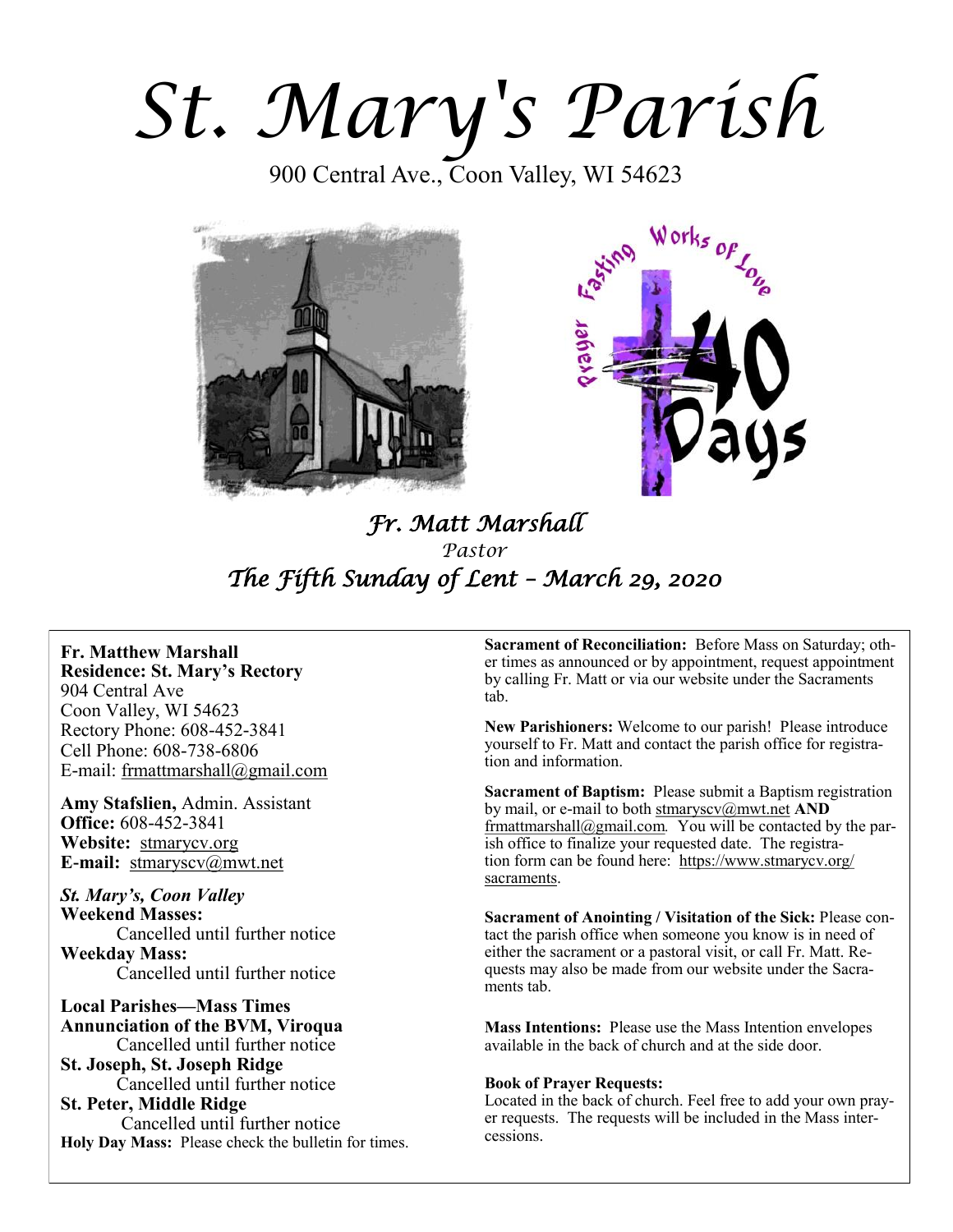### *St. Mary's Parish, Coon Valley, WI The Fifth Sunday of Lent*

| SUNDAY, MARCH 29, 2020                                                                                                                                                                                                                                                                                                                                                                                                                                                                                                 |                                                                    | <b>Upcoming Events/Calendar</b>                                                                                                                                                                                                                                                                        |                      |                       |
|------------------------------------------------------------------------------------------------------------------------------------------------------------------------------------------------------------------------------------------------------------------------------------------------------------------------------------------------------------------------------------------------------------------------------------------------------------------------------------------------------------------------|--------------------------------------------------------------------|--------------------------------------------------------------------------------------------------------------------------------------------------------------------------------------------------------------------------------------------------------------------------------------------------------|----------------------|-----------------------|
| $\left( \begin{matrix} 1 \end{matrix} \right)$<br>Ezekiel 37:12-14<br>2)<br>Romans 8:8-11<br>3)<br>John 11:1-45<br>or 11:3-7, 17, 20-27, 33b-45<br>(click on the reading above to go to the bible passage<br>on USCCB)<br>FOCUS: Those who believe in Jesus and walk<br>in his ways will never die.<br>Our worldly desires bind us up in burial cloths<br>fashioned from our sins that block the will of God<br>from our sight. By putting aside selfish ways and<br>trusting in God's love and mercy, we allow Christ |                                                                    | All Scheduled Events/Religious Educa-<br>tion Mass are Cancelled until further no-<br>tice<br>$\bullet$<br>Fr. Matt's BIRTHDAY-MAR. 30th at 10:31 PM<br>Church will be open for private prayer during<br>$\bullet$<br>from 9AM until 7 PM. (please practice good so-                                   |                      |                       |
|                                                                                                                                                                                                                                                                                                                                                                                                                                                                                                                        |                                                                    | cial distancing and Maximum of 10 persons)<br>If you are currently homebound or under quarantine<br>$\bullet$<br>and need assistance, please call Fr. Matt at 608-738-<br>6806 or 452-3841. We have people ready and will-<br>ing to help.                                                             |                      |                       |
| to call us forth from death so that we might lead a<br>resurrected life in the Spirit.                                                                                                                                                                                                                                                                                                                                                                                                                                 |                                                                    | Amazon Smile is the charitable arm of Amazon.com.<br>If you order on Amazon, use Ama-<br>zon Smile the same as you would<br>as regular Amazon, and choose St.                                                                                                                                          |                      |                       |
| LITURGY OF THE WORD                                                                                                                                                                                                                                                                                                                                                                                                                                                                                                    |                                                                    |                                                                                                                                                                                                                                                                                                        |                      |                       |
| In the first reading, God promises life and liberty<br>to the Israelites. In the second reading, Saint Paul<br>reminds the Romans that they must strive to over-<br>come their sinful natures so as to live in union<br>with Christ. In the Gospel, Jesus raises Lazarus<br>from the dead and makes the bold proclamation<br>that those who believe in him will never die.                                                                                                                                             |                                                                    | Mary's Parish as your charitable<br>organization.<br>Log in to: amazon.com/smile and<br>click the word "supporting" under amazo<br>the search bar. You can search for<br>St. Mary's by typing, "St. Mary<br>Parish Coon Valley" or simply click the link on our par-<br>ish website: stmarycv.org      |                      |                       |
| Giving Last Week<br>Week 12                                                                                                                                                                                                                                                                                                                                                                                                                                                                                            | 3/22/2020                                                          |                                                                                                                                                                                                                                                                                                        |                      |                       |
| <b>Adult Envelopes</b><br>\$1005.00 Needed Weekly<br>Offertory<br>\$50.00 Received This Week<br>Good Friday<br>35.00 YTD Needed<br>Easter<br>20.00 YTD Received<br><b>Total</b><br><b>\$1,110.00</b> Difference<br>16 Env. Received                                                                                                                                                                                                                                                                                    | \$1,900.00<br>\$1,110.00<br>\$22,800.00<br>\$21,853.00<br>(947.00) | Thank you for continuing to support our parish,<br>during these unprecedented times.<br>Your contributions received by dropping off at the<br>parish, by mail, by bill pay and now online at:<br>www.diolc.org/st-mary-coon-valley are sincerely<br>appreciated. Do not mail cash, checks only please. |                      |                       |
| <b>Intentions</b>                                                                                                                                                                                                                                                                                                                                                                                                                                                                                                      |                                                                    | <b>Annual Appeal 2019-2020</b>                                                                                                                                                                                                                                                                         |                      |                       |
|                                                                                                                                                                                                                                                                                                                                                                                                                                                                                                                        |                                                                    | As of 03/27/2020                                                                                                                                                                                                                                                                                       | <b>Total Pledged</b> | <b>Total Payments</b> |
| Intentions will be prayed for privately by Father Matt<br>on the day scheduled, please add these intentions to                                                                                                                                                                                                                                                                                                                                                                                                         |                                                                    | Pledged/Paid                                                                                                                                                                                                                                                                                           | \$15,447.50          | \$14,887.50           |
| your own, in your prayers from home.                                                                                                                                                                                                                                                                                                                                                                                                                                                                                   |                                                                    | <b>Target Amount</b>                                                                                                                                                                                                                                                                                   | \$11,755.00          | \$11,755.00           |
| Mar. $28 \sim$ Our Parish Family                                                                                                                                                                                                                                                                                                                                                                                                                                                                                       |                                                                    | <b>Under Target</b>                                                                                                                                                                                                                                                                                    | \$3,692.50           | \$3,132.50            |
| $Mar 20.4$ Don Kammal                                                                                                                                                                                                                                                                                                                                                                                                                                                                                                  |                                                                    | Percent Pledged: 131.41%, Percent Received: 126.65%                                                                                                                                                                                                                                                    |                      |                       |

- Mar. 29 ~ †Don Kammel
- Mar.  $31 \sim$  Our Parish Family
- Apr.  $01 \sim$  Our Parish Family
- Apr.  $03 \sim$  Our Parish Family
- Mar.  $28 \sim$  Our Parish Family

Mar. 29 ~ †Deceased members of the Fleming and **Ollendick Families** 

### mind that any money donated beyond the goal is returned to the parish untaxed by the Diocese.

*WE HAVE REACHED OUR TARGET!!! ALL DONATIONS FROM THIS POINT FORWARD WILL BE RETURNED TO THE PARISH!*  Thank you all who have donated! Extra cards and envelopes are located at the church doors, or you may give online at: https://diolc.org/donate-online, under Designation, choose: 2019 (445) St. Mary Parish. Keep in

Number Contributing: 40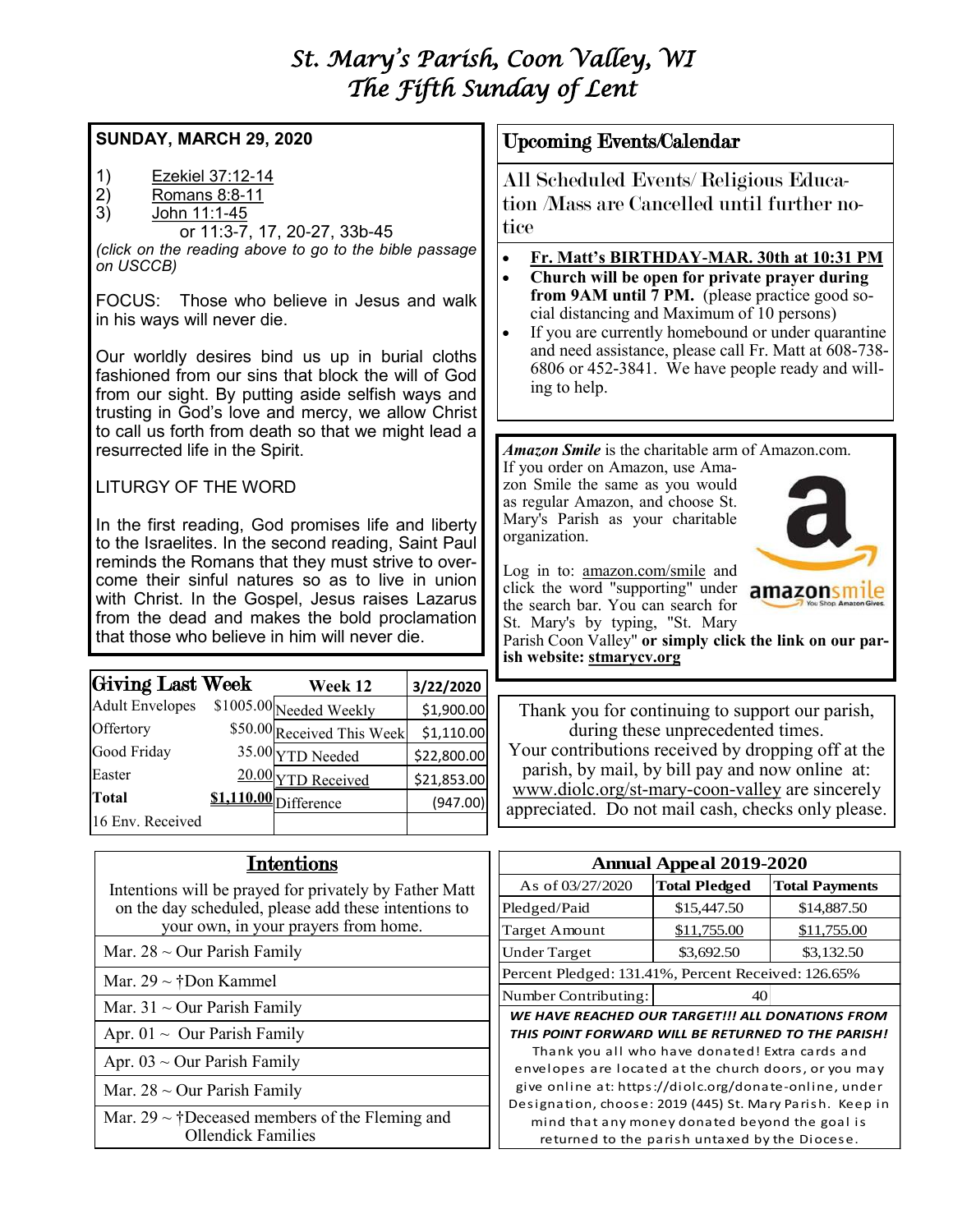### **Update from Fr. Matt**

With the promulgation of Emergency Order #12 by Governor Evers the situation changes yet once more for our area. Please take the time to read this important message:

### **[https://www.wpr.org/sites/default/files/](https://www.wpr.org/sites/default/files/health_order_12_safer_at_home.pdf) [health\\_order\\_12\\_safer\\_at\\_home.pdf](https://www.wpr.org/sites/default/files/health_order_12_safer_at_home.pdf)**

Some things haven't changed from what I last wrote about, e.g. prayer intentions may still be left via phone, e-mail, or our parish website. I will also still be honoring Mass intentions in my private prayer. A few things do change though (please understand that with a heart condition, I am a high-risk individual):

- Confession with individual absolution will no longer be available.
- Eucharist will not be available for at home at this time.
- Pastoral visits in person / at home are no longer available.

The church will be open again, but I ask that you please observe the social distancing guidelines laid down by both civil and church authorities. Please do not exceed 10 persons in church at one time, and make sure there is at least 6 feet between yourself and any other person. Disinfectant wipes are available in the church please wipe down the pew area when you arrive and upon departure. Church will be open Tues - Sun, 9 AM – 7 PM.

*Blessed palms* will be available for pick-up at church beginning Sunday April 5th. I will leave those out until Holy Thursday. Though we cannot gather for the Easter Triduum (Holy Thursday, Good Friday, and Easter Vigil) I will announce the private time of the services so that you may pray along with me. If you have suggestions, please let me know. I welcome feedback! **I especially would like to know if anyone would find some kind of digital or online ministry personally helpful.** 

Feel free to call, write, or e-mail me if conversation would be helpful for you. You remain daily in my prayers. I look forward so much to celebrating again with you all face to face.

Peace, Fr. Matt

### Parish Announcements

### **Your Continued Support is much appreciated!**

 If you are able, please continue to support the parish **TV Masses Offered by MMOC** financially. Our parish will continue to have financial obligations such as utilities, repairs, maintenance, supplies, LaCrosse, WI – in private payroll, education and obligations to the Diocese of La Crosse for Catholic Schools.

 We are accepting **donations through the mail** and if you use online banking, please consider adding St. Mary's Parish to your **Bill Pay** by setting up St. Mary's Parish as payment and it will be mailed directly to the parish office (if possible, use your envelope number as the account number). Online services now available: <u>diolc.org/st-mary-coon-valley</u>.

**Online giving to St. Mary's Now Available**

<https://diolc.org/st-mary-coon-valley/>

### **Easter Flower Donations**

All funds received thus far will be applied to future flower

### **Televised Masses:**

La Crosse – Sunday: 9:30 AM EWTN (cable/sat.) – Sunday: 7 AM & 11 AM Daily: 7 AM & 6 PM or **online at [stmarycv.org](http://www.stmarycv.org)** or at https:// diolc.org/sacredworship/televised-mass/.

### **Catholic Broadcasting:**

EWTN Catholic Cable Television Vernon Telephone Cable – Chan. 143 MediaCom Chan 15 – Coon Valley Chan 74 – La Crosse also available via satellite

and decoration purchases. **Spring Luncheon** On hold until further notice

### **Bulletins—lets stay connected!**

- The parish bulletin will continue to be available on our Website[—www.stmarycv.org](http://www.stmarycv.org)
- We are mailing the bulletin to those over the age of 80 (if their age is recorded in our database)
- Copies of the bulletin will also be available in the church for pickup during private prayer times.
- **If you know of someone who does not have internet and could benefit from having the bulletin mailed to their home, please contact the parish office with the person(s) name(s).**

### Diocesan/Local Announcements

Free online access to the following is now being offered:

- A Lenten Retreat with Cardinal Sean O'Malley of Boston [http://catholictv.org/announcement/cardinal-sean-virtual](http://catholictv.org/announcement/cardinal-sean-virtual-lenten-retreat)[lenten-retreat](http://catholictv.org/announcement/cardinal-sean-virtual-lenten-retreat)
- Daily Mass with the Pope! <http://catholictv.org/shows/pope-francis-daily-mass>
- A variety of other daily and Sunday Masses: <http://catholictv.org/masses>
- [https://giveusthisday.org/Digital#](https://giveusthisday.org/Digital)
- <https://us.magnificat.net/free>
- <http://www.livingwithchrist.us/e-ressource/>
- <https://wau.org/meditations/>

The Eucharist will be recorded at Mary Mother of the Church,

Tuesday-Friday Masses will be posted at 7:30 AM on the corresponding day.

Sunday Masses will be posted at 4 PM on Saturdays.

These Masses will be on their website at www.mmoclacrosse.org and on their app via smartphone or tablet, which can be downloaded at our mobile website: mmoc.mobi. Also, Sunday Masses will be broadcast on KQEG-TV on Saturdays at 4 PM and Sundays at 10 AM.

Over-the-air antennae: Channel 23.1 Charter: Channel 5 CenturyLink: Channel 4 AcenTek (La Crescent): Channel 12 Midwest Tel Net (Stoddard/Chaseburg area)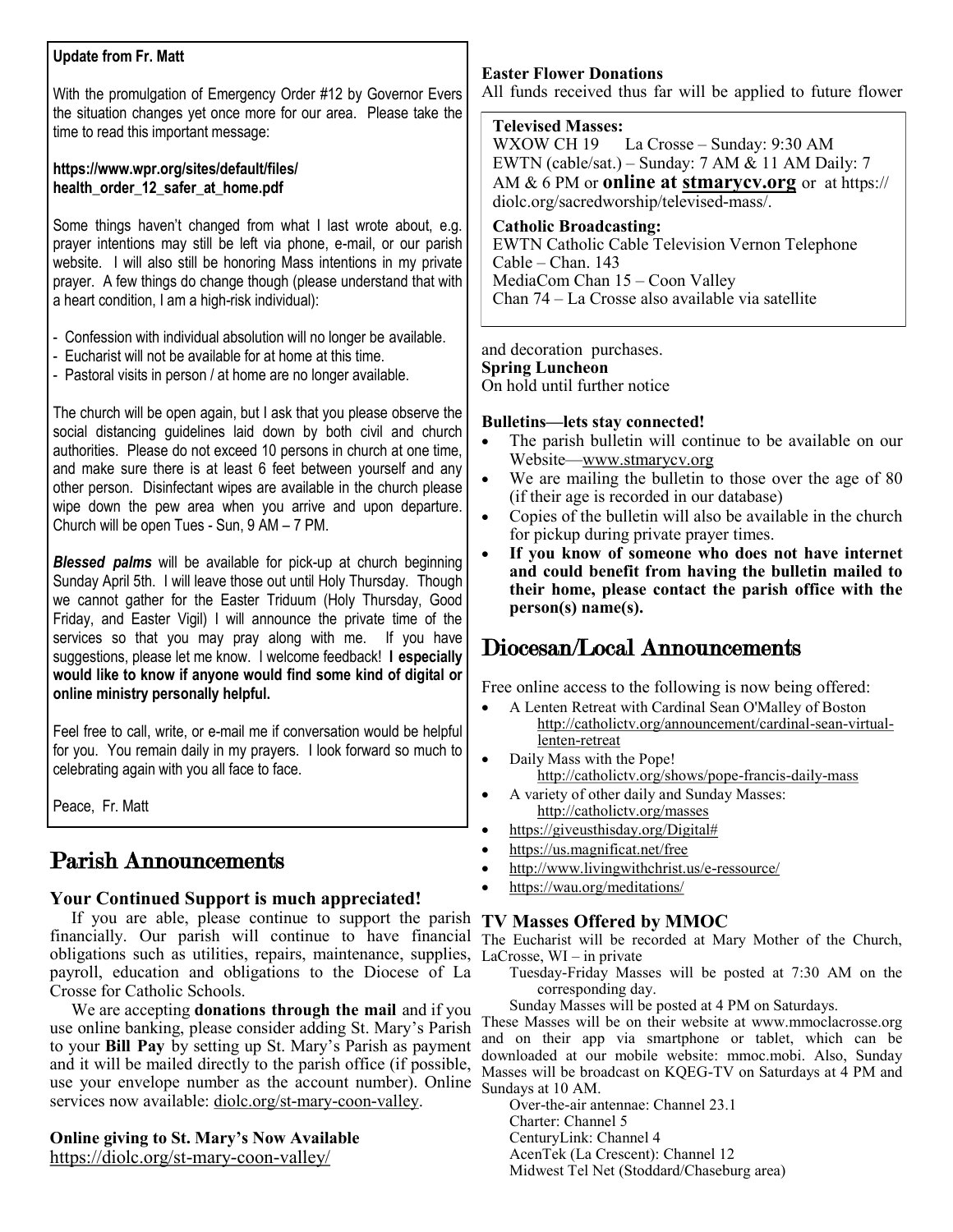### At Home Sunday Prayers

| A reading from the holy Gospel according to John                                     | "Your brother will rise."                                  |
|--------------------------------------------------------------------------------------|------------------------------------------------------------|
|                                                                                      | Martha said to him,                                        |
| (In 11)                                                                              | "I know he will rise,                                      |
| Now a man was ill, Lazarus from Bethany,                                             | in the resurrection on the last day."                      |
| the village of Mary and her sister Martha.                                           | Jesus told her,                                            |
| Mary was the one who had anointed the Lord with per-                                 | "I am the resurrection and the life;                       |
| fumed oil                                                                            | whoever believes in me, even if he dies, will live,        |
| and dried his feet with her hair;                                                    | and everyone who lives and believes in me will never       |
| it was her brother Lazarus who was ill.                                              | die.                                                       |
|                                                                                      | Do you believe this?"                                      |
| So the sisters sent word to him saying,                                              | She said to him, "Yes, Lord.                               |
| "Master, the one you love is ill."                                                   | I have come to believe that you are the Christ, the Son of |
| When Jesus heard this he said,                                                       | God,                                                       |
| "This illness is not to end in death,                                                | the one who is coming into the world."                     |
| but is for the glory of God,                                                         | When she had said this,                                    |
| that the Son of God may be glorified through it."                                    | she went and called her sister Mary secretly, saying,      |
| Now Jesus loved Martha and her sister and Lazarus.                                   | "The teacher is here and is asking for you."               |
| So when he heard that he was ill,                                                    | As soon as she heard this,                                 |
| he remained for two days in the place where he was.                                  | she rose quickly and went to him.                          |
| Then after this he said to his disciples,                                            | For Jesus had not yet come into the village,               |
| "Let us go back to Judea."                                                           | but was still where Martha had met him.                    |
| The disciples said to him,                                                           | So when the Jews who were with her in the house com-       |
| "Rabbi, the Jews were just trying to stone you,                                      | forting her                                                |
| and you want to go back there?"                                                      | saw Mary get up quickly and go out,                        |
| Jesus answered,                                                                      | they followed her,                                         |
| "Are there not twelve hours in a day?                                                | presuming that she was going to the tomb to weep there.    |
| If one walks during the day, he does not stumble,                                    | When Mary came to where Jesus was and saw him,             |
| because he sees the light of this world.                                             | she fell at his feet and said to him,                      |
| But if one walks at night, he stumbles,                                              | "Lord, if you had been here,                               |
| because the light is not in him."                                                    | my brother would not have died."                           |
| He said this, and then told them,                                                    | When Jesus saw her weeping and the Jews who had            |
| "Our friend Lazarus is asleep,                                                       | come with her weeping,                                     |
| but I am going to awaken him."                                                       | he became perturbed and deeply troubled, and said,         |
| So the disciples said to him,                                                        | "Where have you laid him?"                                 |
| "Master, if he is asleep, he will be saved."                                         | They said to him, "Sir, come and see."                     |
| But Jesus was talking about his death,                                               | And Jesus wept.                                            |
| while they thought that he meant ordinary sleep.                                     | So the Jews said, "See how he loved him."                  |
| So then Jesus said to them clearly,                                                  | But some of them said,                                     |
| "Lazarus has died.                                                                   | "Could not the one who opened the eyes of the blind man    |
| And I am glad for you that I was not there,                                          | have done something so that this man would not have        |
| that you may believe.                                                                | died?"                                                     |
| Let us go to him."                                                                   | So Jesus, perturbed again, came to the tomb.               |
| So Thomas, called Didymus, said to his fellow disciples,                             | It was a cave, and a stone lay across it.                  |
| "Let us also go to die with him."                                                    | Jesus said, "Take away the stone."                         |
| When Jesus arrived, he found that Lazarus                                            | Martha, the dead man's sister, said to him,                |
| had already been in the tomb for four days.                                          | "Lord, by now there will be a stench;                      |
| Now Bethany was near Jerusalem, only about two miles                                 | he has been dead for four days."                           |
| away.                                                                                | Jesus said to her,                                         |
| And many of the Jews had come to Martha and Mary                                     | "Did I not tell you that if you believe                    |
| to comfort them about their brother.                                                 |                                                            |
| When Martha heard that Jesus was coming,                                             | you will see the glory of God?"                            |
| she went to meet him;                                                                | So they took away the stone.                               |
| but Mary sat at home.                                                                | And Jesus raised his eyes and said,                        |
| Martha said to Jesus,                                                                | "Father, I thank you for hearing me.                       |
| "Lord, if you had been here,                                                         |                                                            |
|                                                                                      | I know that you always hear me;                            |
| my brother would not have died.<br>But even now I know that whatever you ask of God, | but because of the crowd here I have said this,            |
|                                                                                      | that they may believe that you sent me."                   |
| God will give you."<br>Jesus said to her,                                            | And when he had said this,                                 |
|                                                                                      | He cried out in a loud voice,                              |
|                                                                                      | "Lazarus, come out!"                                       |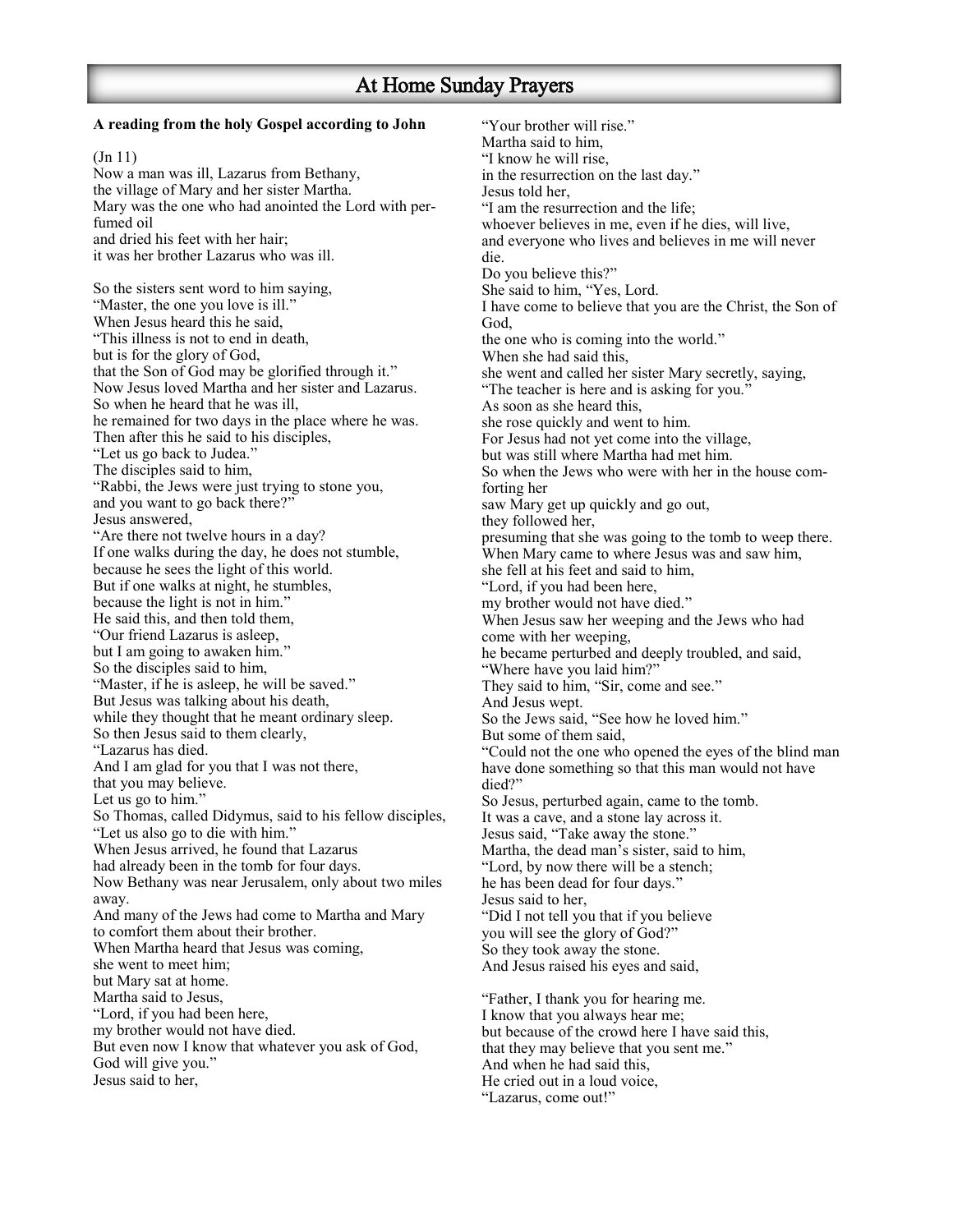### At Home Sunday Prayers Continued

The dead man came out, tied hand and foot with burial bands, and his face was wrapped in a cloth. So Jesus said to them, "Untie him and let him go." Now many of the Jews who had come to Mary and seen what he had done began to believe in him.

### **The Gospel of the Lord**

### **Reflection**

In light of these past few weeks I find myself especially drawn to the person of Lazarus. Something about his being bound, in the dark, and alone. It paints a picture of what this time of COVID-19 feels like. At least to me. But I don't think I'm so alone in those feelings. We are the all of us restricted now. And although my eyes are working fine, it is really hard to see what is going on around me. So much information. So many sources. What do I need to know? How will I know if I missed something important? This is a very isolating time. But then this Gospel. Truly, indeed, Good News. And in a few ways (at least!).

For one thing, it lets me know that this is just a part of life. While this time around I am experiencing these feelings with billions of people all at once, I'm no stranger to what now boils away in my heart. Actually, it really helps me, even in quarantine, to know that other people are having these same struggles. The anger and sadness in the Gospel today (both shown in Jesus!) let me off the hook for being human. It's really kind of missed in most English translations, but when it talks about Jesus being "perturbed" or "deeply troubled" it really means: Jesus was really angry! Angry enough that he made noises! In the Gospel today Jesus is TICKED! And then sad. Both are natural, normal. Those emotions flared in the Son of God, and they flare up in us. Yes, this Gospel is very consoling to me now. IT reminds me that I am, in fact, not so alone. And I am human, and God is OK with that. And this Gospel story reminds me that this all passes. Everything does, but God's love. God promises to be with us even in the darkest moments of life. Even in what may seem like total isolation. God is there. Nothing makes that shine brighter than Jesus' suffering and death. God is always with us. Is that why Jesus wept? Did he feel alone? Helpless? I think so. Jesus could do nothing but cry in the face of so many things in life. And sometimes that's true for us too. So be gentle with yourselves, St. Mary's. Let's be gentle with ourselves. This time is not comfortable. It is sets off our fears and anxieties and feels like it will never end. But it will. Someday soon Governor Evers will echo the Gospel's words and say, "untie them, let them go" and we will wander dazed, back into the light. Governor Evers will say that soon enough. Our troubles all do end soon enough, and someday after what has sometimes felt like eternity God will say it again. God, with us this whole while in life, will say "Get up! Look!" and rising we will step into the light.

### **Here is a prayer exercise that I hope will be helpful throughout the week. Give it a try! May it be a blessing to you and your family!**

When someone prays with the Scriptures it's called *lectio divina.* We can understand it as inviting God to be part of our conversation with a text. Like a divine book club! A way to do lectio popularized by St. Ignatius of Loyola is called "imaginative prayer". I'd like to offer that to you this week as something to try. Sometime during the week or even a few times if you want, re-read this Sunday's Gospel. Read it 1 or 2 or 3 times right in a row. Then let your thoughts wander. Think of the place, think of the characters. What are they feeling? What are they thinking? Are you in the scene? Someone else you know? There are no right or wrong ways to do this. The Scriptures provide something like playdoh, but then what you make, make with God, well that is up to you. It speaks to you. And speaks about you. Here are some questions I offer to maybe jump-start those creative juices! I do something like this every Monday and Tuesday as I begin writing a homily:

- *Why did Jesus wait to go see Lazarus? Why did he let him die? How did Jesus feel traveling those 85 miles to visit his friends? Were Mary and Martha upset with him? Did Jesus feel ashamed? What's it been like when someone I know dies suddenly?* 

*- Why is Jesus angry? What isn't he saying to the crowd? Why? What do I not tell others? Why? Why do I sometimes hold back my anger? When does it burst out?*

*- Why is Jesus sad? How is he crying? Is it one of those quiet cries, or big shaking sobs? Does anyone comfort him? What am I sad about now? What are my children sad about now? What about my parents, friends, even strangers? How much sadness do I not see?*

*- What about Lazarus? What was it like there in the tomb? What was it like for him to die? Was he scared? Was it peaceful? What do I want when I die? What do I think Heaven is like? How did Lazarus feel to be back in the world? What about when I've gone through a big change? What if no one else gets what I've been through?* 

To close you might consider this beautiful prayer/poem wrote by St. Teresa of Avila. I include her native Spanish first:

Nada te turbe nada te espante Todo se pasa Dios nose muda. La paciencia todo alcanza. Quien a Dios tiene nada le falta Solo Dios basta.

Let nothing disturb you, frighten you, All things are passing. God never changes. Patience obtains all things. Whoever has God lacks nothing. God is enough.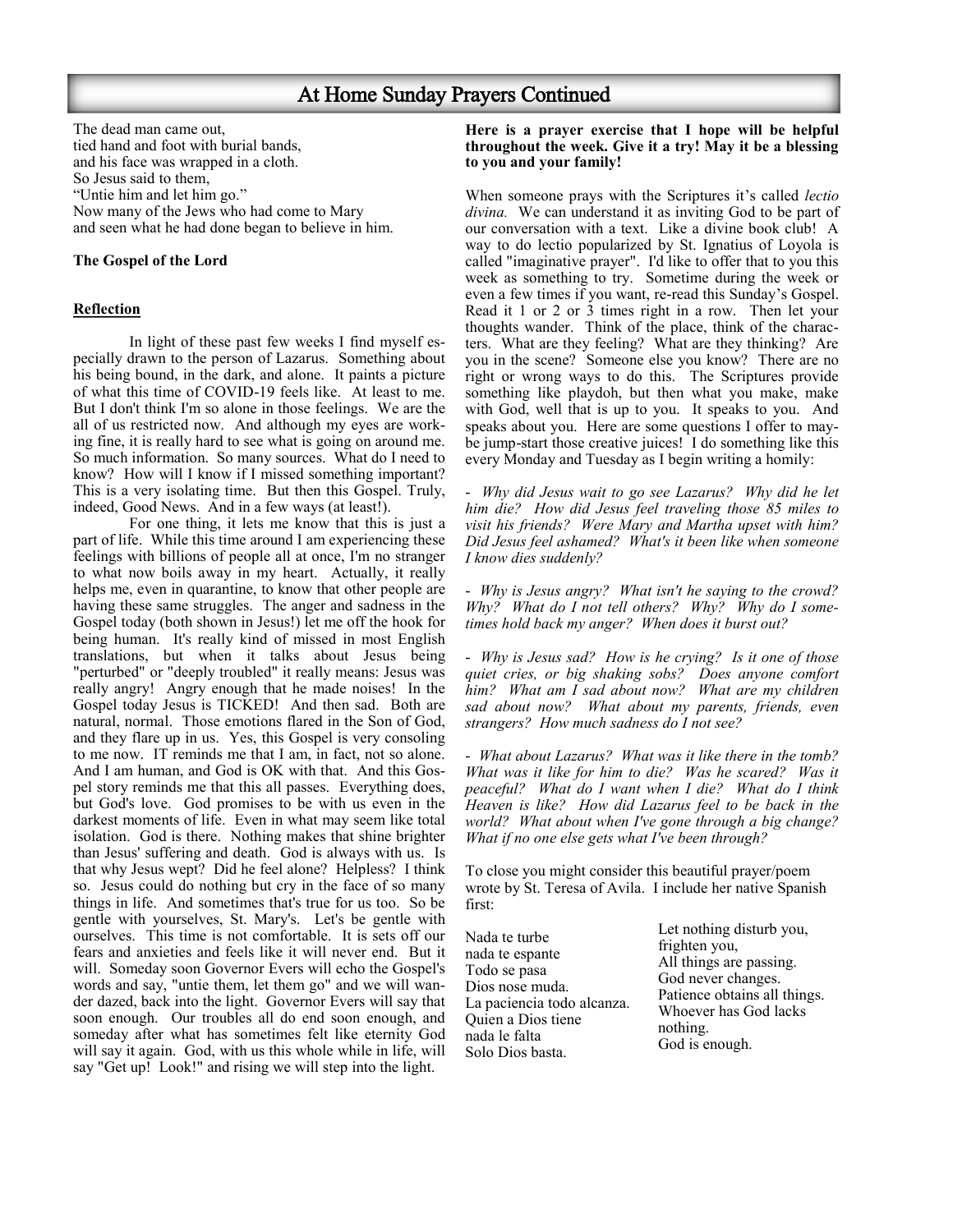### **Monday 30 March**

### *Daniel 13:1-9, 15-17, 19-30, 33-62*

This dramatic reading follows on extremely well from yesterday's Gospel about the woman caught in adultery. Many dimensions could help us, but perhaps the courage and intelligence of Daniel could be underlined. *John 8:12-20*

The theme of judgement unites the two readings—by which standards do we judge? In the discussion with the Pharisees, the Fourth Gospel offers us a deep and still challenging understanding of Jesus. Who was he? Who is he?

### **Tuesday 31 March**

### *Numbers 21:4-9*

We know from our human experience that when something is harming us, we need to face it. Something of that ordinary experience lies beyond this extraordinary story. The image of the serpent lifted up is found on the lips of Jesus in the Fourth Gospel, speaking of his own death and resurrection.

### *John 8:21-30*

The image of "lifting up"—so central to John's Gospel—is taken from the story of the bronze serpent. The evangelist reminds us of our need the healing that God provides in Jesus.

### **Wednesday 1 April**

*Daniel 3:14-20, 24-25, 28*

In this dramatic illustration, faithfulness to the one true God is a deadly risk— and yet God shows himself to be faithful to all who are faithful to him.

### *John 8:31-42*

In early Christian reflection, Abraham was in everyone's mind—notably in Paul's but also as we see in John's gospel. The big question being answered is, who is Jesus?

### **Thursday 2 April**

*Genesis 17:3-7*

The reading today picks out an emblematic story about Abraham, as a preparation for the Gospel, where Abraham is mentioned again. He was the original man of faith, our father in faith, as Hebrews puts it, who put his trust in God and in a way God puts his trust in Abraham.

*John 8:51-59*

In the Fourth Gospel, there are seven I AM sentences, always qualified by some image or affirmation such as the good shepherd. The I AM in today's reading is without qualification, an absolute claim to identity with God. While clearly "theological, it may have a grounding in history: Again the high priest asked him, "Are you the Messiah, the Son of the Blessed One?" Jesus said, "I am." (Mark 14:61–62)

### **Friday 3 April**

### *Jeremiah 20:10-13*

Right up to today, good people are made to suffer when they tell the truth and say it like it is. This was true also in the past: Jeremiah suffered greatly for his convictions and prophecies, in the same way as Jesus would, much later.

### *John 10:31-42*

As often in John's gospel, we are over- hearing later disputes about the identity of Jesus and the arguments for and against. Only in the light of the resurrection did the early Christian really grasp who Jesus was and who the risen Jesus is today.

### **Saturday 4 April**

### *St Isidore, bishop and doctor Ezekiel 37:21-28*

This short reading was written a time of national disaster and disgrace. As we listen, we might keep in mind what picture of God comes out of this picture? Can it help me or us today?

### *John 11:45-56*

Today, our reading takes us to the con- sequences of the story of Lazarus. John's Gospel is looking back after many year's of prayer and reflection. The evangelist see that the cause of Jesus' death was really who he was — the Messiah and the Son of God. This Gospel has many examples of irony. Caiaphas speaks the a deep truth, even if he doesn't know what he is really saying: it is better for one man to die for the people.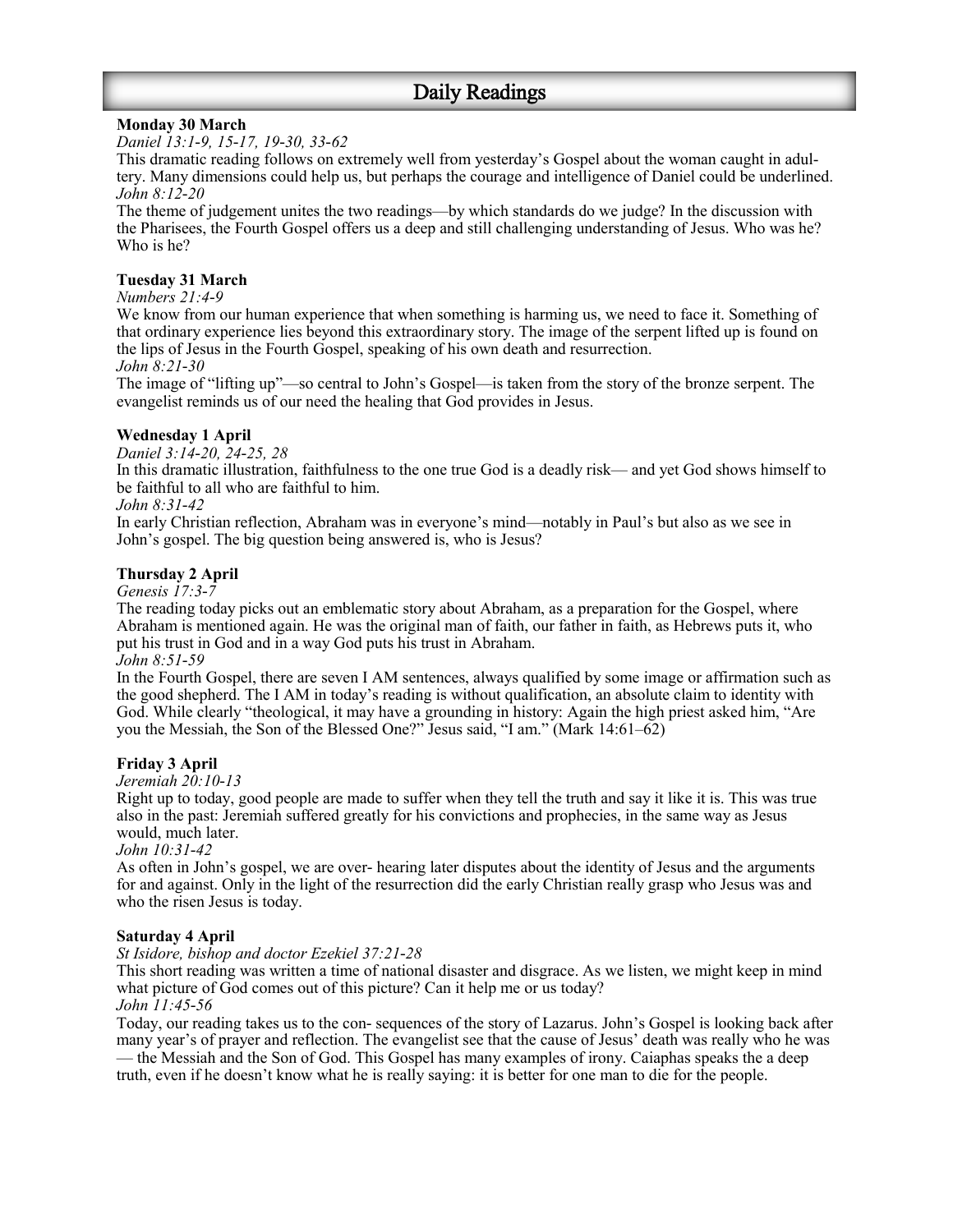### from the Dead! God Raises People



them from their graves. In the people that He would raise In today's Old Testament reading God promised His

friend Lazarus from the dead. At the end of time Gospel story Jesus raised His God will raise everyone from the dead.

because we are sinful, but God wants to raise us God does not like death. We all have to die from the dead, like Lazarus.

sins then your soul will go to Hell because it doesn't Did you know that there is something worse than you commit a mortal sin you kill God's life in your dying? Sinning is worse than dying, because when soul. When you die you know that your body will rise again, but if you are not sorry for any serious have God's life in it. In Lent

we should try to get rid of all the sin in our souls by God's life in them and be ready to celebrate Jesus' that our souls will have going to Confession so resurrection at Easter!

Answer to Ezekiel Puzzle: I will<br>OPEN YOUR GRAVES and HAVE YOU RISE FROM THEM.



## www.thekidsbulletin.com

# The Kids' Bulletin

Fifth Sunday of Lent March 29th, 2020



Jesus finds out that his friend In today's Gospel reading, Lazarus has died.

Can you find your way through the maze to the tomb where Jesus will raise him from the dead?